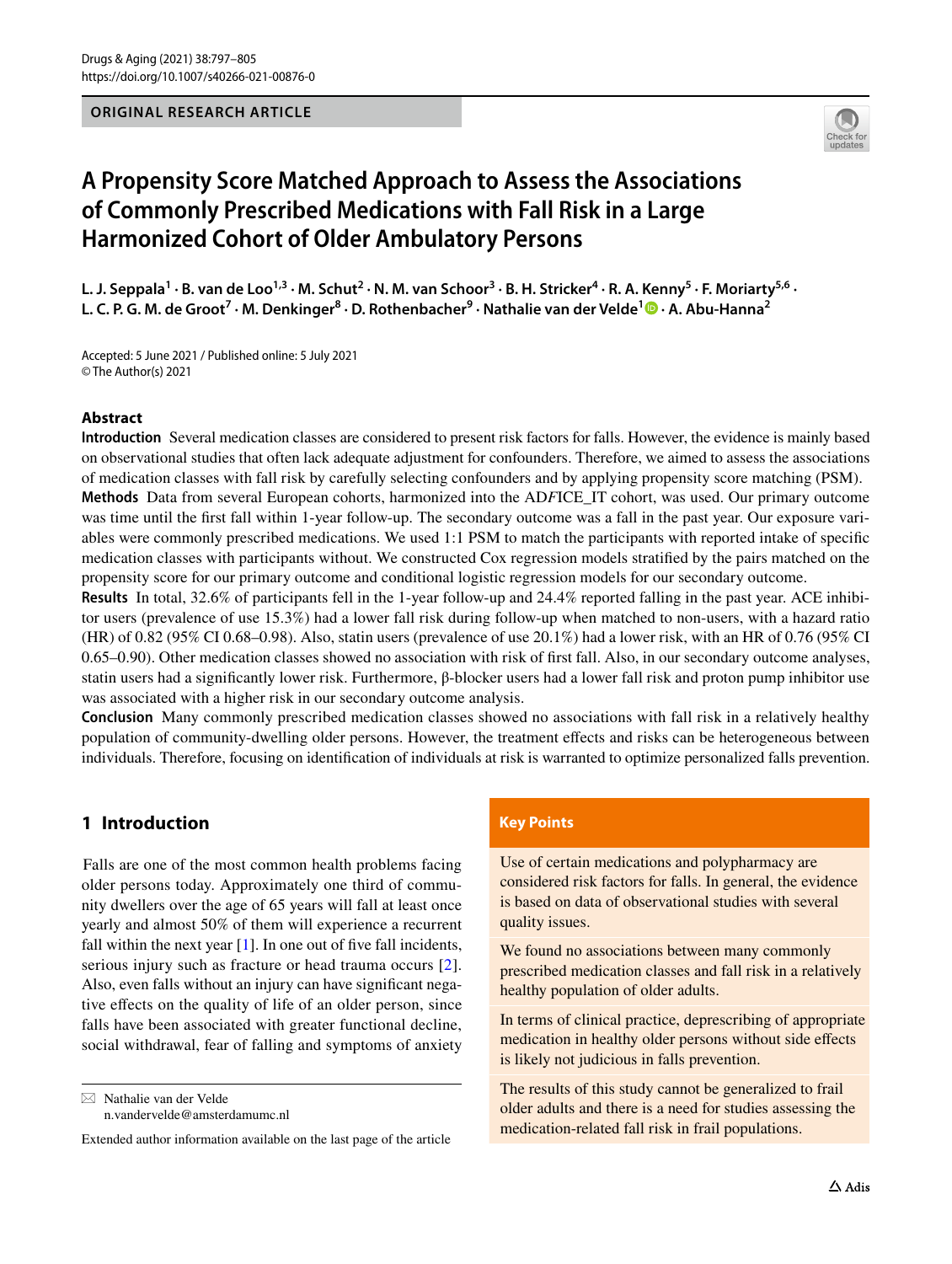and depression [\[1](#page-7-0), [3](#page-7-2)]. Fear of falling has an adverse impact on functioning, quality of life, mental health and social network and has been associated with mortality and cognitive impairment among others [\[4](#page-7-3), [5\]](#page-7-4). Besides the impact on an individual, fall incidents and related injuries cause substantial burden to societies and health care systems. Fall-related costs have been estimated to vary between 0.85% and 1.5% of total health care expenditures of Western countries [\[6](#page-7-5)].

In older adults, falls tend to result not from a single but from several interacting risk factors [\[7](#page-7-6)]. One of the important and modifable risk factors is the use of certain medications, so-called fall-risk-increasing drugs (FRIDs) [[8–](#page-7-7)[14](#page-7-8)]. To date, several systematic reviews and meta-analyses have summarized the evidence over the past decades. In particular, psychotropics are viewed as important FRIDs [\[9](#page-7-9)]. In general, the evidence is based on data from observational studies, since falls have not been standardly assessed as adverse events in drug trials (randomized controlled trials, RCTs) [\[15](#page-7-10)]. These observational studies often have several quality issues such as small sample size, a lack of a precise defnition of falls or the studied target medication and lack of careful and adequate adjustment for confounders [[15\]](#page-7-10). Therefore, well designed observational studies are still warranted  $[15]$  $[15]$ .

Moreover, current falls prevention guidelines emphasize that older adults at high risk of falling should be assessed for FRIDs and that medication review including modifcation or withdrawal of FRIDs should be considered [\[16\]](#page-7-11). Since the established and potential FRIDs are commonly prescribed medications in older persons with potentially benefcial efects with regard to symptom and disease control, it is essential to know with more certainty which drug classes are causally related to fall risk. However, conducting an RCT, the gold standard of causality, may be unethical and even if data on falls is collected, RCTs might be underpowered to detect the existing relationships. Second, often the participants selected in RCTs do not represent real-world patients due to stringent inclusion criteria. Observational studies are hence an attractive source for evidence, but the evidence coming from observational studies has to be carefully evaluated to assure that study design and analysis features have been carefully chosen to minimize bias and confounding [[15](#page-7-10)]. Therefore, proper adjustment for confounding factors would give more accurate insights into the relationships between medications and fall risk. Propensity scoring is a statistical approach for observational data aimed at creating and comparing groups with similar treatment or exposure probability [\[17\]](#page-7-12). The propensity scoring in this context is defned as a subject's probability of receiving a specifc treatment conditional on the observed covariates. One way to use it is by building strata of matched treated and non-treated patients based on their propensity score. It helps in choosing similar patient groups for comparison and, importantly, a matched data set allows transparent analyses. Therefore, our aim was to investigate the associations of commonly prescribed medication classes and fall risk by applying propensity score matching in a large, harmonized cohort of relatively healthy older adults.

#### **2 Methods**

#### **2.1 Study Population**

For the current study, we used data from five European cohort studies, harmonized into a single large cohort in the AD*F*ICE\_IT project [[18\]](#page-7-13). The studies and cohorts included are reviewed briefy below.

The Rotterdam study is an ongoing prospective followup study in three cohorts since 1990, and as of 2008, the study comprised 14,926 participants of 50 years and older originating from the Ommoord area located in Rotterdam [[19](#page-7-14)]. The harmonized cohort contains data from the fifth examination cycle of the first cohort, the third examination cycle of the second cohort and the second examination cycle of the third cohort. These examination cycles took place between 2009 and 2013.

The B-PROOF is a large, multicentre, randomized, double-blind, placebo-controlled trial (*n* = 2919) conducted in the Netherlands in which persons of 65 years and older with elevated homocysteine levels were included from 2008 to 2011 [[20](#page-7-15)]. The primary aim was to assess whether vitamin B12 and folic acid is effective in the prevention of osteoporotic fractures. No difference was found between the groups for any of the fall outcomes [[21](#page-7-16)]. Therefore, it is reasonable to harmonize B-PROOF with the other cohorts.

The Longitudinal Aging Study Amsterdam (LASA) is a prospective cohort study that started in 1992 and included older persons aged between 55 and 85 years [[22](#page-7-17)]. A random sample was drawn from the population of 11 municipalities of the Netherlands and was stratified by age and sex. Initiated by the Dutch government, it aims to identify predictors and consequences of ageing. The harmonized cohort contains data from the second examination cycle of the first cohort ( $n = 2545$ ), for which the observation was between 1995 and 1996 and from which 1509 respondents participated in the fall follow-up study. Furthermore, it contains data from the baseline observation of the third cohort ( $n = 1023$ ), which was performed between 2012 and 2013.

The study on Activity and Function in the Elderly in Ulm (ActiFE-Ulm) is a population-based cohort study consisting of a random sample of 7460 persons aged 65 years and over who were selected from the population registers in Ulm, Neu-Ulm and an adjacent region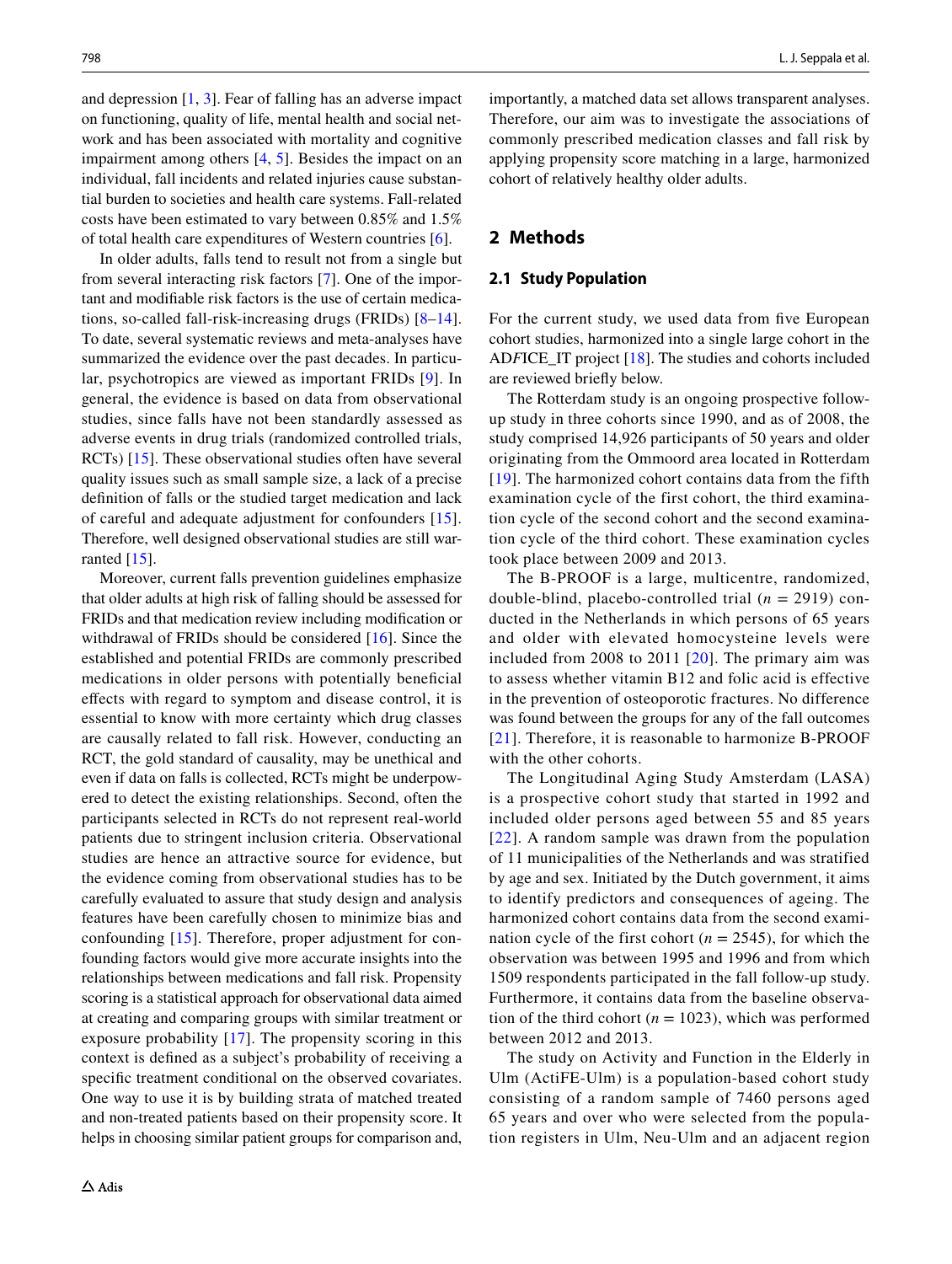(Alb-Donau-Kreis) in Germany [[23](#page-7-18)]. The recruitment phase started in February 2009 and finished in April 2010. In total, 1506 persons agreed to participate in the study. The primary focus was physical activity, measured by sensor technology, and the consequences of physical activity for cognitive, emotional and social functioning.

The Irish Longitudinal Study on Ageing (TILDA) is an ongoing cohort study recruited via random sampling to receive a representative sample of aging adults in Ireland [[24](#page-7-19)]. Baseline data from the 8504 primary and secondary participants aged 50 years and over were collected between October 2009 and July 2011 and these baseline data were included in the harmonized cohort.

All participants provided written informed consent, and all studies were approved by their respective institutional ethics committees [[19,](#page-7-14) [20,](#page-7-15) [22](#page-7-17)–[24](#page-7-19)].

#### **2.2 Outcome**

The primary outcome for the current study in the harmonized dataset was time to frst fall in 12 months' follow-up measured in weeks. A fall was defned as an unintentional change in position resulting in coming to rest at a lower level or on the ground. This data was available for ActiFE-Ulm, B-PROOF and the frst LASA cohort [[23](#page-7-18), [25](#page-7-20)]. Participants received fall calendars and were asked to record fall events weekly. Subsequently, they were asked to mail the calendar to the respective study centre at the end of every 3 months. They were contacted by phone if no calendar was returned or if the data was incomplete.

Fall occurrence in the last 12 months at study visit was used as a secondary outcome measure. This data was available for all cohorts. The occurrence of falls in the past 12 months was based on retrospective self-reporting, and a dichotomous outcome variable 'yes/no' was created.

#### **2.3 Exposure**

In the harmonized dataset, Anatomical Therapeutic Classifcation (ATC) codes were used to classify drug exposure variables at baseline recruitment  $[26]$  $[26]$  $[26]$ . Variables of interest were potential FRIDs  $[8-10]$  $[8-10]$  $[8-10]$  that were used by at least 5% of the participants. This included benzodiazepine and related drugs, ACE inhibitors, α-blocker used for prostate hyperplasia, calcium channel blockers, angiotensin II receptor blockers, high ceiling diuretics, low ceiling diuretics, β-blockers, nonsteroidal anti-infammatory drugs, proton pump inhibitors and statins. The corresponding ATC codes for each medication class are provided in Appendix I (Supplementary Table 1, see electronic supplementary material [ESM]).

The ascertainment of medication use was done during the respective study visits in each cohort. In the Rotterdam study, medication use was registered during the home interview by participants presenting all the medication they were using at the day of the interview [[27](#page-7-23)]. In B-PROOF, a questionnaire was used to ascertain the selfreported medication use [[28](#page-7-24)]. In LASA, interviewers asked participants to show containers of prescription medication they had used in the 2 weeks prior to the interview [[29\]](#page-7-25). In TILDA, medication data were assessed during the home interview with participants showing or reporting all medications taken on a regular basis [[30\]](#page-7-26). In ActiFE-Ulm, barcodes of each pharmaceutical available in participants' homes and taken at baseline visits by the participants were scanned. Products without an available code were entered by hand  $[23]$  $[23]$ .

## **2.4 Covariables**

Sociodemographic variables included sex, age and living status and lifestyle variables included alcohol use and body mass index. The majority of the self-reported chronic diseases were assessed using questionnaires. Also, depressive symptoms, blood pressure and cognitive status were measured. Co-medication use was determined in each cohort as described above. A detailed description of the covariable assessment and the harmonization procedure is presented in Appendix I under subheading 'Covariate Assessment' and in Supplementary Table 2 of the Appendix I (see ESM). The core principle of the harmonization was to capture the most common denominator.

#### **2.5 Statistical Methods**

We used propensity score matching and in particular, assessed the average treatment efect on the treated (ATT) [[31\]](#page-7-27). In general, the propensity score is the probability of treatment assignment given a set of observed baseline characteristics. Thus, for example in this study, each participant has a certain probability of using statins, thus a propensity score for statin use. This score is obtained by a logistic regression model. The model predicts the probability of receiving treatment, thus the propensity score, based on the set of an individual's observed baseline characteristics. The propensity score is the basis for the matching procedure. Each treated person is matched to one (or more) non-treated persons based on their propensity scores (details follow). Finally, the effect of treatment on the outcome is estimated in the propensity score matched sub-sample.

First, before propensity score matching, we assessed baseline characteristics in the treated and the untreated groups by calculating frequencies and means. To account for missing covariables, missing data, which we considered as missing at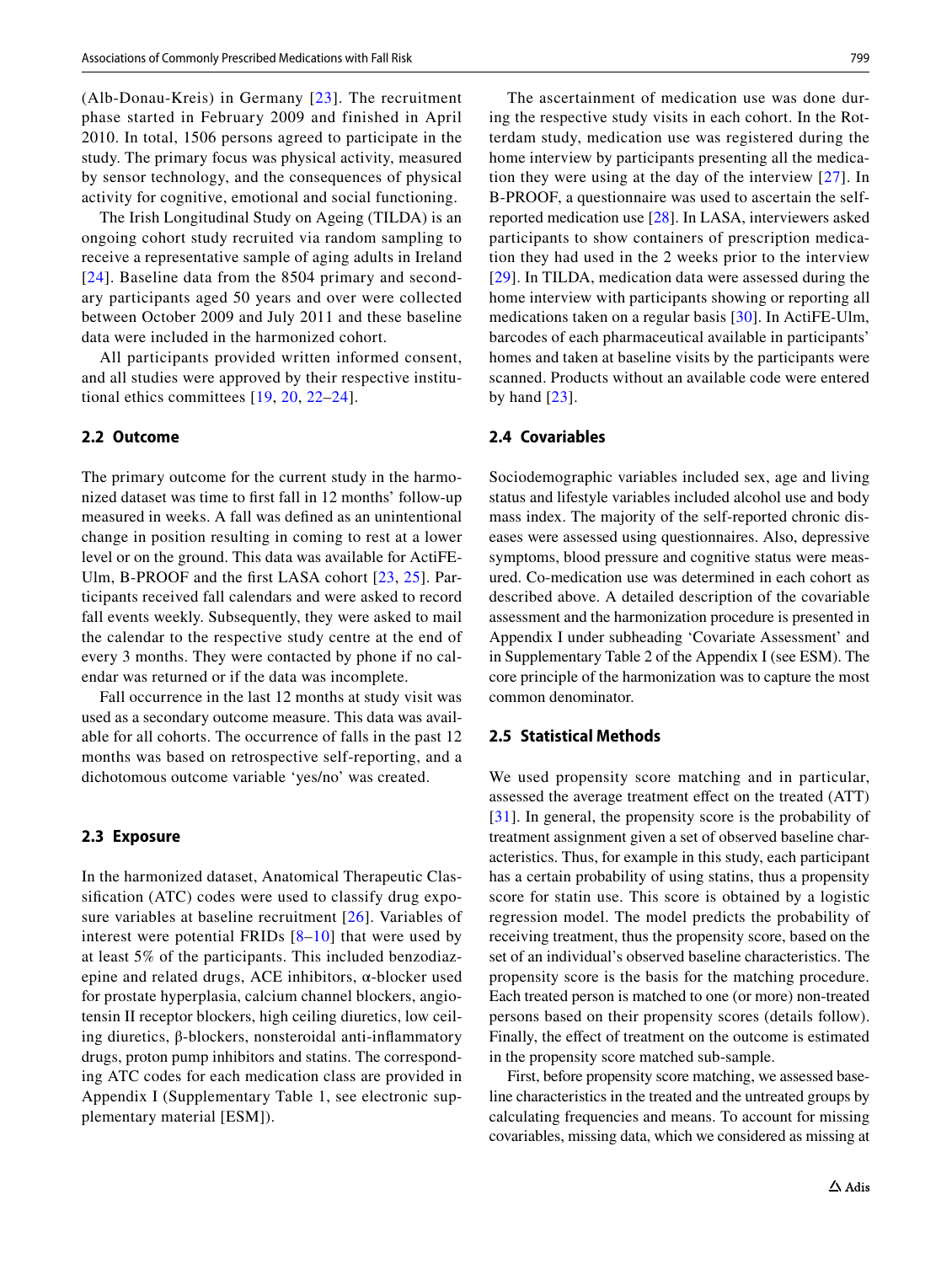random, was imputed in fve copies with multivariate imputations by chained equations [\[32](#page-7-28)]. The median of the missing values for the covariables excluding variables without missing variables was 4993 in the cross-sectional dataset (interquartile range [IQR] 2977–9678) and 686 (IQR 163–2918) in the prospective dataset. Also, standardized mean diferences (SMD) were calculated between the groups for each variable in each imputed copy of the dataset. For each variable, we reported its highest SMD (most imbalanced) and the percentages or means from the dataset with the highest SMD of all five imputed copies.

Second, propensity scores (PS) were estimated by conducting logistic regression models separately for each exposure. The diferent medication classes were the response variables for these models. The selection of covariates for the PS model, fall-risk factors and confounders, was based on clinical knowledge and literature a priori [[31,](#page-7-27) [33](#page-7-29)]. In addition, cohort index and possible alternative therapies were included in the models. For example, in case of calcium channel blocker analysis, other antihypertensives were considered alternative therapies. We excluded possible intermediates between medication classes and fall risk from the models, thus the variables included in the models difered for each exposure. PS models were conducted in each imputed copy of the dataset, and means of the propensity scores were calculated.

Third, for the PS matching, a greedy matching algorithm was used, and the matching was performed on the logit (i.e. the natural logarithm of the odds) of the mean PS of the imputed copies of the dataset. We conducted 1:1 matching without replacement and without callipers.

Fourth, after matching, the balance between the matched, treated and untreated groups was analysed by investigating the SMD for each variable in each copy of the dataset. Just like before matching, we also reported the highest SMD for each variable of all imputed copies after the matching. SMD <0.1 was considered an adequate balance for a variable between the treated and untreated groups. In addition, values of SMD >0.2 are considered as a serious imbalance.

Finally, as outcome models, we constructed Cox regression models stratifed (i.e. clustered) by the pairs matched on the propensity score for time to frst fall during 1-year follow-up to assess the association between each exposure variable and fall risk. Conditional logistic regression models were conducted for our secondary outcome, fall risk in the past 12 months. To adjust for possible unbalanced variables (with the SMD  $>0.1$  for a certain variable at least in three copies of the datasets) after matching, we obtained doubly robust estimates by including such variables as additional covariates in the outcome models. The associations from the imputed copies of the datasets were pooled using Rubin's rules. All the analyses were performed with the statistical environment R [[34\]](#page-7-30) using packages mice, tableone, Matching and survival.

## **3 Results**

## **3.1 Prospective Data**

Baseline characteristics and SMDs of the matched, treated and untreated groups before and after matching are shown in Supplementary Tables 3–13 in Appendix 2 of the ESM separately for each exposure medication class. The cohort contained prospective data for 5722 participants before matching. In general, the balance was adequate after matching. Most of the analyses had some covariates with SMD between 0.1 and 0.2. Only the diabetes variable was seriously imbalanced (SMD >0.2) after matching statin users to non-users. The associations of medication classes on fall risk using prospective data are found in Table [1](#page-4-0). ACE inhibitor users had a lower fall risk when matched to non-users, with a hazard ratio (HR) of 0.82 (95% CI 0.68–0.98). Also, statin users had a lower risk, with an HR of 0.76 (95% CI 0.65–0.90). Other medication classes showed no statistically signifcant associations.

#### **3.2 Cross‑Sectional Data**

Baseline characteristics and SMDs of the matched, treated–untreated groups before and after matching are shown in Supplementary Tables 14–23 in Appendix 2 of the ESM separately for each exposure medication class. The cohort contained cross-sectional data for 21,282 participants before matching. In general, in most of the analyses, balance was adequate after matching. However, diabetes and number of used medication variables were seriously imbalanced after matching statin users to non-users. In addition, the arrhythmia variable was seriously imbalanced after matching β-blocker users to non-users. The associations of the diferent medication classes with fall risk in the past 12 months are found in Table [2](#page-4-1). Statin users had a lower risk, with an OR of 0.84 (95% CI 0.77–0.93). Furthermore, β-blocker users had a lower fall risk, with an OR of 0.86 (95% CI 0.79–0.95). Finally, proton pump inhibitor use was associated with a higher risk, with an OR of 1.16 (95% CI 1.04–1.30). Other medication classes showed no statistically signifcant associations.

# **4 Discussion**

In this propensity score matched approach using data from a harmonized cohort of six European cohorts, we assessed the associations of commonly prescribed medication classes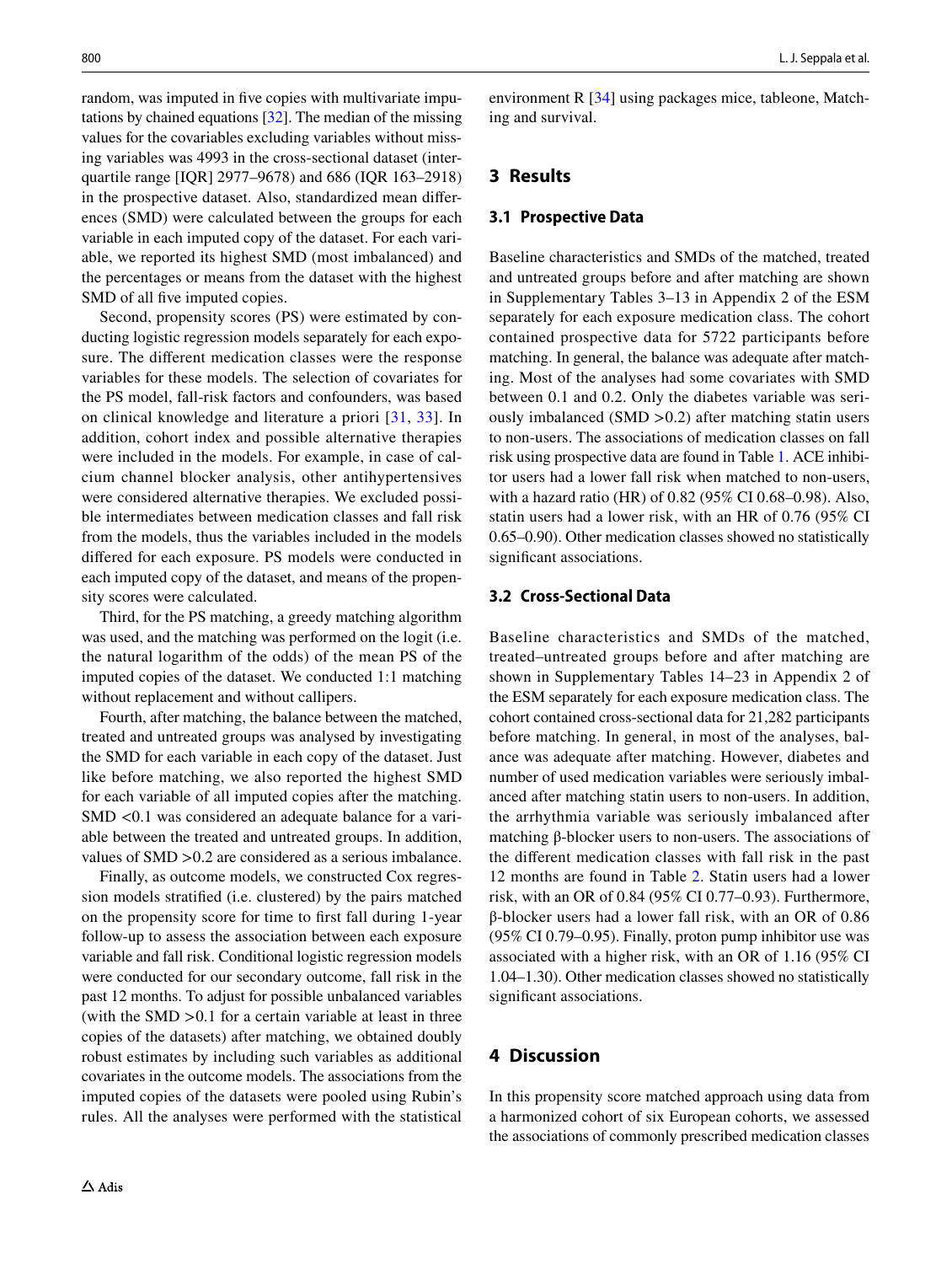with fall risk. In our primary analysis, using prospective data, ACE inhibitor and statin users had a lower fall risk in a follow-up when matched to non-users. Other medication classes showed no signifcant associations. Also, in our secondary outcome analysis using cross-sectional data, statin users had a lower fall risk in line with our prospective results. Furthermore, β-blocker users had a lower fall risk. Finally, proton pump inhibitor use was associated with a higher fall risk.

To our knowledge, this is one of the frst studies that has used propensity score matching when investigating the associations of medication classes with fall risk. Most of the efect sizes found in this study are comparable to the pooled estimates of recent meta-analyses on this topic  $[8-10]$  $[8-10]$ . Statin use was associated with lower fall risk in both of our analyses (HR 0.76 [0.65–0.90] and OR 0.84 [0.77–0.93]). This is in line with the previous fndings from literature in which statin use has been reported to be associated with lower risk in a meta-analysis of unadjusted data (OR 0.80 [0.65–0.98], 3 studies) [\[8\]](#page-7-7). Also, ACE inhibitor users had a lower fall risk during followup (HR 0.82 [0.68–0.98]), while in the meta-analysis of

<span id="page-4-0"></span>Table 1 Effect of medication use on the falls risk—prospective data

| Medication class                            | N    | Hazard ratio (95% Cl)               |
|---------------------------------------------|------|-------------------------------------|
| <b>ACE</b> inhibitors                       | 877  | $0.82(0.68 - 0.98)^a$               |
| Calcium channel blockers                    | 699  | $0.94(0.76 - 1.16)$                 |
| Angiotensin II receptor blockers            | 629  | $1.06(0.85-1.33)^{b}$               |
| Low ceiling diuretics                       | 891  | $0.99(0.82 - 1.18)^c$               |
| High ceiling diuretics                      | 394  | $0.88(0.66-1.16)^d$                 |
| $\beta$ -Blockers                           | 1406 | $0.98(0.84 - 1.13)^e$               |
| <b>Statins</b>                              | 1148 | $0.76$ $(0.65 - 0.90)$ <sup>f</sup> |
| $\alpha$ -Blockers for prostate hyperplasia | 295  | $0.85(0.61 - 1.18)^g$               |
| Nonsteroidal anti-inflammatory drugs        | 449  | $1.17(0.92 - 1.49)$                 |
| Proton pump inhibitors                      | 832  | $1.12(0.93 - 1.34)$                 |
| Benzodiazepines and related drugs           | 420  | $1.14(0.89 - 1.47)^h$               |

*N* number of users matched 1:1 to controls

a Unbalanced variable diuretics use included in the outcome model

<sup>b</sup>Unbalanced variables diuretics use, cohort index and hearing problem included in the outcome model

c Unbalanced variable angiotensin II receptor blocker use included in the outcome model

d Unbalanced variables age, living situation, fear of falling, arrhythmia, mini-mental sate examination (MMSE) and hearing problem included in the outcome model

e Unbalanced variables number of medications and use of cardiac vasodilators included in the outcome model

f Unbalanced variables diabetes and number of used medications included in the outcome model

g Unbalanced variables alcohol use, cohort index and anticholinergics use included in the outcome model

<sup>h</sup>Unbalanced variable fear of falling included in the outcome model

<span id="page-4-1"></span>**Table 2** Efect of medication use on the falls risk—cross-sectional data

| Medication class                                | N    | Odds ratio (95% Cl)    |
|-------------------------------------------------|------|------------------------|
| <b>ACE</b> inhibitors                           | 3038 | $0.92(0.82 - 1.03)$    |
| Calcium channel blockers                        | 2186 | $0.95(0.83 - 1.08)$    |
| Angiotensin II receptor blockers                | 2544 | $0.97(0.85 - 1.10)$    |
| Low ceiling diuretics                           | 2899 | $0.97(0.86 - 1.09)$    |
| High ceiling diuretics                          | 1114 | $1.00 (0.84 - 1.20)^a$ |
| β-Blockers                                      | 4343 | $0.86(0.79-0.95)^{b}$  |
| <b>Statins</b>                                  | 5555 | $0.84$ $(0.77-0.93)^c$ |
| $\alpha$ -Blocker used for prostate hyperplasia | 707  | $0.82(0.65-1.04)$      |
| Proton pump inhibitors                          | 3601 | $1.16(1.05-1.28)$      |
| Benzodiazepine and related drugs                | 1579 | $1.09(0.93 - 1.26)$    |

*N* number of users matched 1:1 to controls

a Unbalanced variable mini-mental sate examination (MMSE) included in the outcome model

b Unbalanced variables arrhythmia, heart failure, and cardiac vasodilators use included in the outcome model

c Unbalanced variables diabetes, number of medication and cardiac vasodilators use included in the outcome model

adjusted data, no signifcant association was found (OR 0.91 [0.78–1.08], 4 studies) [[8\]](#page-7-7). Furthermore, β-blocker users had a lower fall risk in our cross-sectional analysis (OR 0.86 [0.79–0.95]) in line with the meta-analysis of adjusted data (OR 0.88 [0.80–0.97], 8 studies) [[8](#page-7-7)]. Finally, proton pump inhibitor use was associated with a higher risk only in a cross-sectional analysis and it should be noted that the vast majority of the European expert panel did not considered proton pump inhibitors to increase fall risk in a consensus effort  $[35]$  $[35]$  $[35]$ . This indicates that the found association might be explained by the residual confounding. Proton pump inhibitor use could, for example, be a marker for (multi)morbidity. On the other hand, there is some evidence that it may increase fracture risk, which overlaps with the variable fall risk [[36](#page-8-0)].

Only the efect estimates for high-ceiling diuretics and benzodiazepines and related drugs were markedly lower than in the recent meta-analyses  $[8, 9]$  $[8, 9]$  $[8, 9]$  $[8, 9]$ . These differences could be explained by several factors. First, numerous variables were included in our propensity score and the variable selection of the multivariate models of the previous studies is very heterogeneous [\[8](#page-7-7)[–10](#page-7-22)]. Thus, the comparison of the different models is difficult. In theory, by applying propensity score matching and careful confounder selection we may have taken possible residual confounding of earlier studies better into account. Furthermore, in general, propensity score methods tend to give efect sizes modestly nearer to the null compared with multivariate models when both methods have been used to investigate associations in a specifc cohort [\[37](#page-8-1)]. However, even when applying a Cox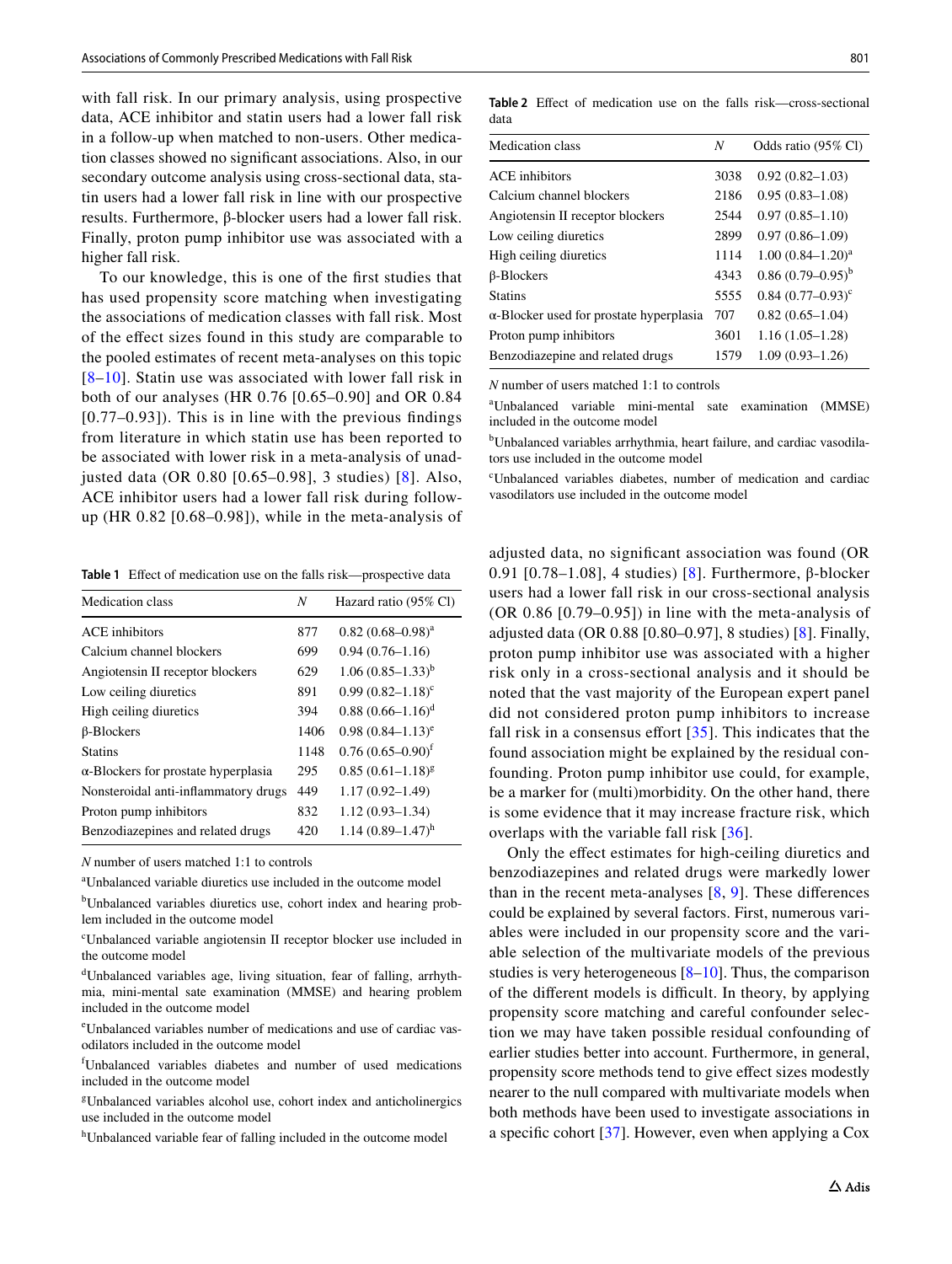regression adjusted only for number of used medications, age and gender, we observed markedly lower effect estimates than in the recent meta-analyses (data not shown) [[8](#page-7-7), [9](#page-7-9)]. Considering benzodiazepines and related drugs, the efect size was heterogeneous between the three cohorts with prospective data. In ActiFE-Ulm, the prevalence of use for these medications and the efect estimate were markedly lower than in the two other cohorts. In general, substantial heterogeneity between the results of diferent cohorts is often present [\[8](#page-7-7), [9\]](#page-7-9). The underlying diferences and the explaining factors of heterogeneity between the studies can be related to frailty status of the population, used medication dosage and the indication for the drugs. Moreover, the heterogeneity can refect diferences in the prevalence of use of specifc drugs, as broader medication classes are being evaluated in the studies. Also, in our study, there are factors leading to clinical heterogeneity between the cohorts such as age and presence of co-morbidities but also most likely diferences in prescription patterns between diferent countries and between time periods.

Furthermore, many of the commonly prescribed medication classes, such as diferent antihypertensives, showed no signifcant associations with fall risk in our study. This fnding, in line with previous research, indicates that populationattributable fall risk related to these medication classes on average is low in a population of relatively healthy older persons. The lack of associations with fall risk may well be driven by the positive efects of these medications with regard to symptom management and disease control in this relatively healthy population, as the related clinical conditions can also lead to falls [\[38](#page-8-2)]. Although, it should be noted that use of antihypertensives can lead to hypotension and orthostatic hypotension, which both have been linked to increased fall risk [[38,](#page-8-2) [39](#page-8-3)]. However, risk of adverse drug reactions (ADRs) is strongly dependent on patient characteristics such as multimorbidity, polypharmacy, age and frailty [[40](#page-8-4)]. Thus, given our fndings, in terms of clinical practice, deprescribing of appropriate medications in healthy older persons without side efects is likely not judicious in falls prevention. But this conclusion cannot be drawn for frailer populations, since our fndings cannot be generalized to frailer older populations like, for example, those visiting falls clinics. Hence, there is an urgent need for studies assessing the fall risk related to these medications in frail populations. In addition, modern data-driven methods can be of aid to estimate the heterogeneous treatment effects and identify the subgroups for whom the treatment generates adverse effects.

Finally, although we carefully examined the inclusion of confounders in our propensity score models, it should be noted that use of a propensity score will not correct biases from unmeasured confounding. In comparison with randomization, the propensity score does not share the ability to balance all confounders, including unmeasured confounders. Most likely, some underlying diferences between the treated and untreated groups are still present after propensity score matching. These diferences can be related to, for example, treatment decisions of physicians, like the indication or disease severity. For instance, in the case of benzodiazepines, we could not match for sleeping disorders or severity of sleeping disorders. Furthermore, the participants that have suffered from side effects such as falls may have stopped the use of that specifc medication. These high-risk participants that have stopped may end up being the non-treated control group in the propensity score analysis, causing survival bias. For example, statin users with muscle-related side efects will stop the use of statins and the users in the treated group are chronic users without side efects. Therefore, targeting new users of specifc medications as a study population would be of interest. Finally, we did not account for the efect of dosages in the analyses and it is possible that low and high dosages of certain drugs have diferent efects in terms of fall risk.

## **4.1 Strengths and Limitations**

There are several strengths and limitations related to this study. First, the gold standard of falls measurement, a falls calendar, was used to collect falls data in the cohorts with prospective data. Retrospective self-reporting of falls, such as our secondary outcome measure, leads to under-reporting of falls. However, we believe it is appropriate to report the results of the secondary outcome as this outcome enabled us to have a much bigger sample size and inclusion of some of the cohorts leading to increased generalizability of the fndings. Finally, most of the efect sizes of the two analyses led to very comparable effect estimates. The important limitation of this study is the ascertainment of the medication use at the study visits, and the medication regimen of the participants might have changed during the follow-ups. In addition, we only analysed time to frst fall and not a more complex measure such as an incidence rate of falls during a specifc time frame or other outcome measures such as falls per hours walked, as this data was not available for all cohorts. Furthermore, although harmonization of cohorts leads to a greater sample size, it also results in some loss of information as more detailed data are reduced to simpler variables in order to achieve harmonization. Finally, assessing many established FRIDs was beyond the scope of this study since their prevalence of use was low. Moreover, we investigated any medication use and did not consider whether the prescriptions were inappropriate as this data was not available in the AD*F*ICE\_IT harmonized cohort.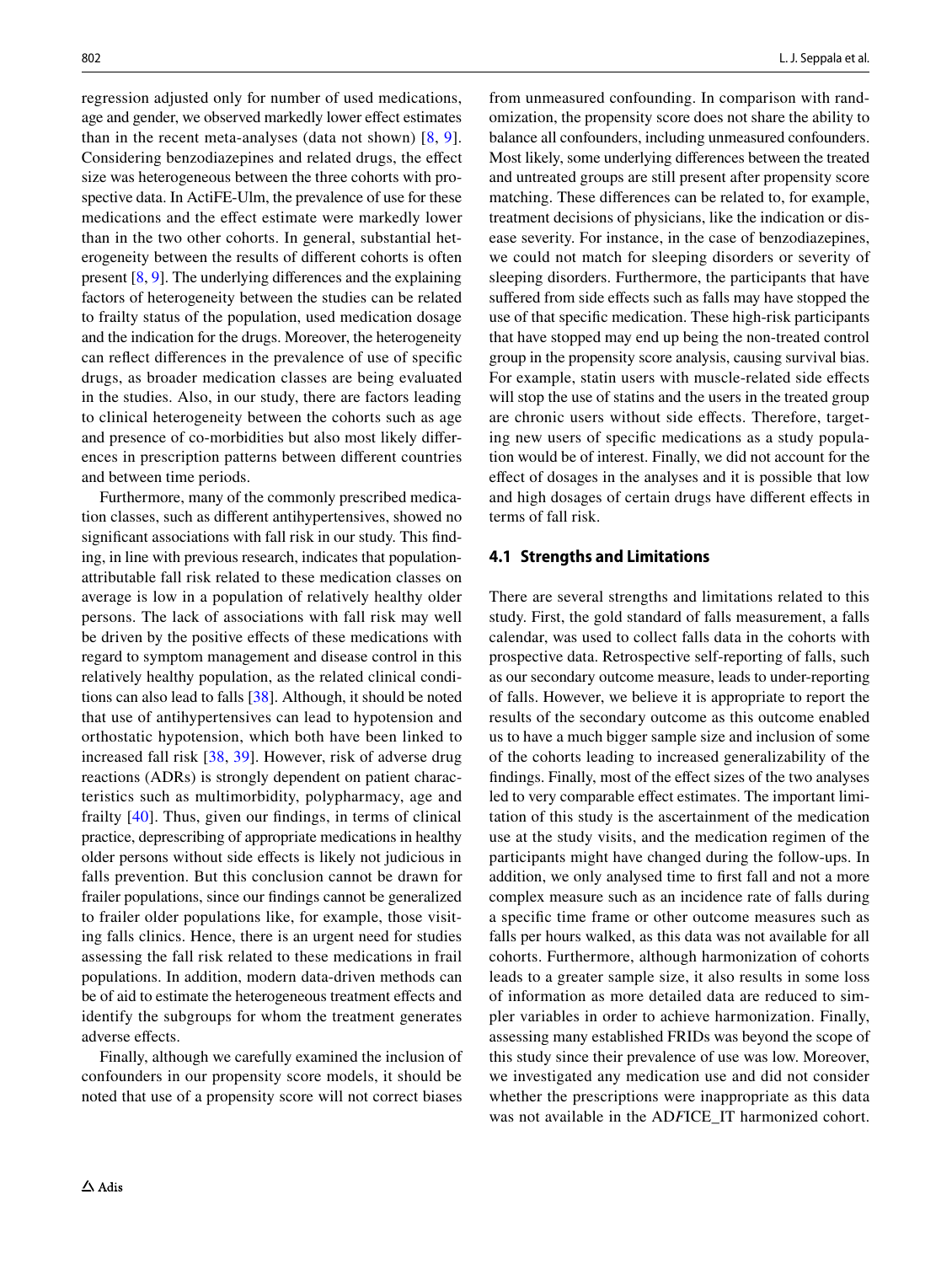Future research is warranted regarding the fall risk related to inappropriate prescribing.

# **5 Conclusion**

In our propensity score matched approach using data from a harmonized cohort of six European studies, ACE inhibitor and statin users had a lower fall risk when evaluated prospectively. Furthermore, β-blocker and statin use was associated with a lower fall risk in the past year. Finally, proton pump inhibitor use was associated with a higher fall risk in the past year. In addition, many other medication classes showed no signifcant associations, indicating that the population-attributable fall risk related to these medication classes on average is low in a relatively healthy older population. In terms of clinical practice, deprescribing of appropriate medication in healthy older persons without side efects is likely not judicious in falls prevention. However, as risk of ADRs such as falls is strongly related to health characteristics such as multimorbidity and frailty, the found results cannot be generalized to frail older adults. Thus, there is a need for studies assessing the risk in a frail population and for studies to identify possible additional subgroups for whom the treatment might be associated with increased risk.

**Supplementary Information** The online version contains supplementary material available at<https://doi.org/10.1007/s40266-021-00876-0>.

## **Declarations**

**Funding** This work was supported by the Clementine Brigitta Maria Dalderup fund, which is an Amsterdam University fund. The sponsor played no part in the design, execution, analysis and interpretation of data, or writing of the study. The initial B-PROOF study has received funding so far from the Netherlands Organization for Health Research and Development (ZonMw, Grant 6130.0031), The Hague; unrestricted grant from NZO (Dutch Dairy Association), Zoetermeer; Orthica, Almere; Netherlands Consortium Healthy Ageing (NCHA) Leiden/ Rotterdam; Ministry of Economic Afairs, Agriculture and Innovation (project KB-15-004-003), The Hague; Wageningen University, Wageningen; VUmc, Amsterdam; Erasmus Medical Center, Rotterdam. The Longitudinal Aging Study Amsterdam (LASA) is largely supported by a grant from the Netherlands Ministry of Health, Welfare and Sports, Directorate of Long-Term Care. The data collection in 2012–2013 was fnancially supported by the Netherlands Organization for Scientifc Research (NWO) in the framework of the project "New Cohorts of young old in the 21st century" (File Number 480-10-014). The TILDA study is co-funded by the Government of Ireland through the Office of the Minister for Health and Children, by Atlantic Philanthropies and by Irish Life; data were collected under the Statistics Act, 1993, of the Central Statistics Office. The Rotterdam Study is supported by the Erasmus MC University Medical Center and Erasmus University Rotterdam; The Netherlands Organisation for Scientifc Research (NWO); The Netherlands Organisation for Health Research and Development (ZonMw); the Research Institute for Diseases in the Elderly (RIDE); The Netherlands Genomics Initiative (NGI); the Ministry of Education,

Culture and Science; the Ministry of Health, Welfare and Sports; the European Commission (DG XII); and the Municipality of Rotterdam. The ActiFE-Indicators for Monitoring COPD [Chronic Obstructive Pulmonary Disease] and Asthma–(Activity and Function in the Elderly in Ulm) study was supported by the European Union (No. 2005121), and the Ministry of Science, Baden‐Württemberg, and the German Research Foundation (RO2606/14-1, DE2674/1-1).

**Conflicts of interest** The authors have no conficts of interest that are directly relevant to the content of this article.

**Ethics approval** The studies were performed in line with the principles of the Declaration of Helsinki. All studies were approved by their respective institutional ethics committees [[19](#page-7-14), [20](#page-7-15), [22](#page-7-17)[–24\]](#page-7-19).

**Consent to participate** All participants provided written informed consent.

**Consent for publication** Informed consent for publication was obtained as part of initial ethical approval and informed consent procedures.

**Availability of data and material** Data from the LASA database are available for use for specifc research questions provided that an agreement is made up [\(https://www.lasa-vu.nl/data/availability\\_data/avail](https://www.lasa-vu.nl/data/availability_data/availability_data.htm) [ability\\_data.htm\)](https://www.lasa-vu.nl/data/availability_data/availability_data.htm). Data from TILDA is available through the ISSDA application process [\(https://www.ucd.ie/issda/data/tilda/\)](https://www.ucd.ie/issda/data/tilda/). Rotterdam study data can be obtained upon request. Requests should be directed towards the management team of the Rotterdam Study (secretariat. epi@erasmusmc.nl), which has a protocol for approving data requests. Because of restrictions based on privacy regulations and informed consent of the participants, data cannot be made freely available in a public repository. Furthermore, B-PROOF and ActiFE-Ulm study data can be obtained upon request. Requests should be directed towards the principal investigators of the studies, who have a protocol for approving data requests.

**Code availability**  Not applicable.

**Author contributions** L.S., B.L., N.V., N.S., M.S. and A.A-H contributed to the study conception and design. Material preparation and data collection was performed by all authors. Analysis and/or interpretation of the results were performed by L.S., L.S., M.S., N.V., B.L. and A.A-H. The frst draft of the manuscript was written by L.S., M.S., N.V. and A.A-H and all authors commented on previous versions of the manuscript. All authors read and approved the fnal manuscript.

**Open Access** This article is licensed under a Creative Commons Attribution-NonCommercial 4.0 International License, which permits any non-commercial use, sharing, adaptation, distribution and reproduction in any medium or format, as long as you give appropriate credit to the original author(s) and the source, provide a link to the Creative Commons licence, and indicate if changes were made. The images or other third party material in this article are included in the article's Creative Commons licence, unless indicated otherwise in a credit line to the material. If material is not included in the article's Creative Commons licence and your intended use is not permitted by statutory regulation or exceeds the permitted use, you will need to obtain permission directly from the copyright holder. To view a copy of this licence, visit <http://creativecommons.org/licenses/by-nc/4.0/>.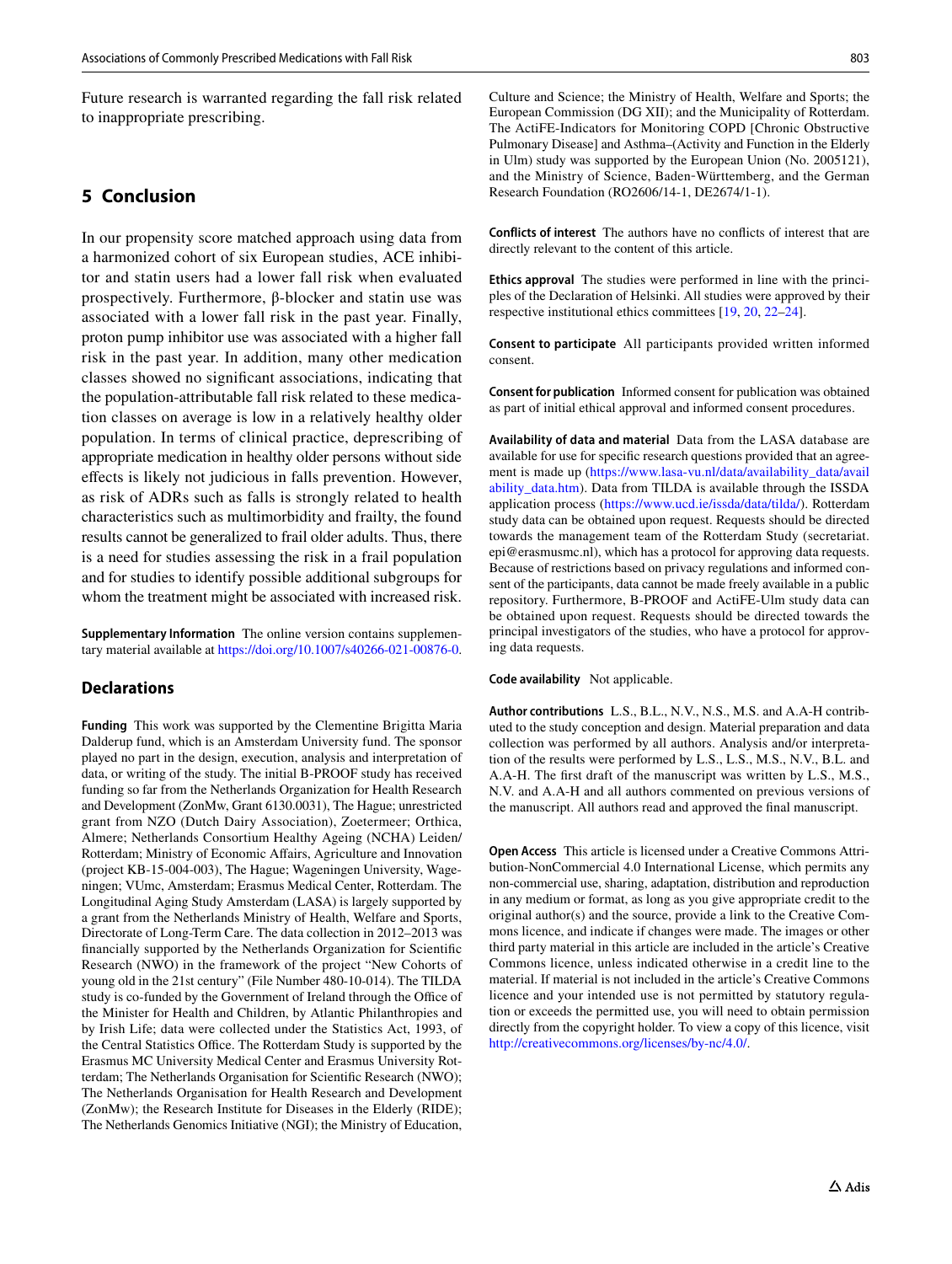## **References**

- <span id="page-7-0"></span>1. Berry SD, Miller RR. Falls: epidemiology, pathophysiology, and relationship to fracture. Curr Osteoporos Rep. 2008;6:149–54.
- <span id="page-7-1"></span>2. Centers for Disease Control and Prevention. Home and recreational safety. Important facts about falls. [https://www.cdc.gov/](https://www.cdc.gov/homeandrecreationalsafety/falls/adultfalls.html) [homeandrecreationalsafety/falls/adultfalls.html.](https://www.cdc.gov/homeandrecreationalsafety/falls/adultfalls.html) Accessed 20 Nov 2020.
- <span id="page-7-2"></span>3. Peeters G, Bennett M, Donoghue OA, Kennelly S, Kenny RA. Understanding the aetiology of fear of falling from the perspective of a fear-avoidance model—a narrative review. Clin Psychol Rev. 2020;79:101862.
- <span id="page-7-3"></span>4. Merchant RA, Chen MZ, Wong BLL, Ng SE, Shirooka H, Lim JY, et al. Relationship between fear of falling, fear-related activity restriction, frailty, and sarcopenia. J Am Geriatr Soc. 2020;68:2602–8.
- <span id="page-7-4"></span>5. Bahat Öztürk G, Kılıç C, Bozkurt ME, Karan MA. Prevalence and associates of fear of falling among community-dwelling older adults. J Nutr Health Aging. 2021;25:433–9.
- <span id="page-7-5"></span>6. Heinrich S, Rapp K, Rissmann U, Becker C, König H-H. Cost of falls in old age: a systematic review. Osteoporos Int. 2010;21:891–902.
- <span id="page-7-6"></span>7. NICE. NICE guidelines: falls assessment and prevention of falls in older people (CG161). 2013.
- <span id="page-7-7"></span>8. de Vries M, Seppala LJ, Daams JG, van de Glind EMM, Masud T, van der Velde N, et al. Fall-risk-increasing drugs: a systematic review and meta-analysis: I. Cardiovascular drugs. J Am Med Dir Assoc. 2018;19:371 e1–e9.
- <span id="page-7-9"></span>9. Seppala LJ, Wermelink A, de Vries M, Ploegmakers KJ, van de Glind EMM, Daams JG, et al. Fall-risk-increasing drugs: a systematic review and meta-analysis: II. Psychotropics. J Am Med Dir Assoc. 2018;19:371.e11–e17.
- <span id="page-7-22"></span>10. Seppala LJ, van de Glind EMM, Daams JG, Ploegmakers KJ, de Vries M, Wermelink A, et al. Fall-risk-increasing drugs: a systematic review and meta-analysis: III. Others. J Am Med Dir Assoc. 2018;19(372):e1–8.
- 11. Mangin D, Bahat G, Golomb BA, Mallery LH, Moorhouse P, Onder G, et al. International Group for Reducing Inappropriate Medication Use & Polypharmacy (IGRIMUP): position statement and 10 recommendations for action. Drugs Aging. 2018;35:575–87.
- 12. O'Mahony D, O'Sullivan D, Byrne S, O'Connor MN, Ryan C, Gallagher P. STOPP/START criteria for potentially inappropriate prescribing in older people: version 2. Age Ageing. 2015;44:213–8.
- 13. Bahat G, Ilhan B, Erdogan T, Halil M, Savas S, Ulger Z, et al. Turkish inappropriate medication use in the elderly (TIME) criteria to improve prescribing in older adults: TIME-to-STOP/TIMEto-START. Eur Geriatr Med. 2020.
- <span id="page-7-8"></span>14. American Geriatrics Society. Updated beers criteria for potentially inappropriate medication use in older adults. J Am Geriatr Soc. 2015;2015(63):2227–46.
- <span id="page-7-10"></span>15. Seppala LJ, van der Velde N, Masud T, Blain H, Petrovic M, van der Cammen TJ, et al. EuGMS Task and Finish group on Fall-Risk-Increasing Drugs (FRIDs): position on knowledge dissemination, management, and future research. Drugs Aging. 2019;36:299–307.
- <span id="page-7-11"></span>16. Summary of the Updated American Geriatrics Society/British Geriatrics Society clinical practice guideline for prevention of falls in older persons. J Am Geriatr Soc. 2011;59:148–57.
- <span id="page-7-12"></span>17. Glynn RJ, Schneeweiss S, Stürmer T. Indications for propensity scores and review of their use in pharmacoepidemiology. Basic Clin Pharmacol Toxicol. 2006;98:253–9.
- <span id="page-7-13"></span>18. Onderzoekslijn Gepersonaliseerde val- & fractuurpreventie. ADFICE\_IT. 2020. [https://www.amc.nl/web/specialismen/geria](https://www.amc.nl/web/specialismen/geriatrie-ouderengeneeskunde-1/onderzoekslijn-gepersonaliseerde-val-fractuurpreventie/valpreventie-1/adfice_it.htm)

[trie-ouderengeneeskunde-1/onderzoekslijn-gepersonaliseerde-val](https://www.amc.nl/web/specialismen/geriatrie-ouderengeneeskunde-1/onderzoekslijn-gepersonaliseerde-val-fractuurpreventie/valpreventie-1/adfice_it.htm)[fractuurpreventie/valpreventie-1/adfce\\_it.htm.](https://www.amc.nl/web/specialismen/geriatrie-ouderengeneeskunde-1/onderzoekslijn-gepersonaliseerde-val-fractuurpreventie/valpreventie-1/adfice_it.htm) Accessed 26 Nov 2020.

- <span id="page-7-14"></span>19. Ikram MA, Brusselle GGO, Murad SD, van Duijn CM, Franco OH, Goedegebure A, et al. The Rotterdam Study: 2018 update on objectives, design and main results. Eur J Epidemiol. 2017;32:807–50.
- <span id="page-7-15"></span>20. van Wijngaarden JP, Dhonukshe-Rutten RAM, van Schoor NM, van der Velde N, Swart KMA, Enneman AW, et al. Rationale and design of the B-PROOF study, a randomized controlled trial on the efect of supplemental intake of vitamin B12and folic acid on fracture incidence. BMC Geriatr. 2011;11:80.
- <span id="page-7-16"></span>21. Swart KM, Ham AC, van Wijngaarden JP, Enneman AW, van Dijk SC, Sohl E, et al. A randomized controlled trial to examine the efect of 2-year vitamin B12 and folic acid supplementation on physical performance, strength, and falling: additional fndings from the B-PROOF study. Calcif Tissue Int. 2016;98:18–27.
- <span id="page-7-17"></span>22. Hoogendijk EO, Deeg DJH, de Breij S, Klokgieters SS, Kok AAL, Stringa N, et al. The Longitudinal Aging Study Amsterdam: cohort update 2019 and additional data collections. Eur J Epidemiol. 2020;35:61–74.
- <span id="page-7-18"></span>23. Denkinger MD, Franke S, Rapp K, Weinmayr G, Duran-Tauleria E, Nikolaus T, et al. Accelerometer-based physical activity in a large observational cohort–study protocol and design of the activity and function of the elderly in Ulm (ActiFE Ulm) study. BMC Geriatr. 2010;10:50.
- <span id="page-7-19"></span>24. Donoghue OA, McGarrigle CA, Foley M, Fagan A, Meaney J, Kenny RA. Cohort profle update: the Irish Longitudinal Study on Ageing (TILDA). Int J Epidemiol. 2018;47:1398–l.
- <span id="page-7-20"></span>25. Ham AC, Ziere G, Broer L, Swart KM, Enneman AW, van Dijk SC, et al. CYP2C9 Genotypes modify benzodiazepine-related fall risk: original results from three studies with meta-analysis. J Am Med Dir Assoc. 2017;18:88.e1–e15.
- <span id="page-7-21"></span>26. WHO Collaborating Centre for Drug Statistics Methodology. ATC/DDD Index 2020. 2020. [https://www.whocc.no/atc\\_ddd\\_](https://www.whocc.no/atc_ddd_index/) [index/](https://www.whocc.no/atc_ddd_index/). Accessed 20 Nov 2020.
- <span id="page-7-23"></span>27. Aarts N, Noordam R, Hofman A, Tiemeier H, Stricker BH, Visser LE. Self-reported indications for antidepressant use in a population-based cohort of middle-aged and elderly. Int J Clin Pharm. 2016;38:1311–7.
- <span id="page-7-24"></span>28. Ham AC, Enneman AW, van Dijk SC, Oliai Araghi S, Swart KM, Sohl E, et al. Associations between medication use and homocysteine levels in an older population, and potential mediation by vitamin B12 and folate: data from the B-PROOF Study. Drugs Aging. 2014;31:611–21.
- <span id="page-7-25"></span>29. Huisman M, Poppelaars J, van der Horst M, Beekman AT, Brug J, van Tilburg TG, et al. Cohort profle: the Longitudinal Aging Study Amsterdam. Int J Epidemiol. 2011;40:868–76.
- <span id="page-7-26"></span>30. Peklar J, Kos M, O'Dwyer M, McCarron M, McCallion P, Kenny RA, et al. Medication and supplement use in older people with and without intellectual disability: an observational, cross-sectional study. PLoS One. 2017;12:e0184390.
- <span id="page-7-27"></span>31. McMurry TL, Hu Y, Blackstone EH, Kozower BD. Propensity scores: Methods, considerations, and applications. J Thorac Cardiovasc Surg. 2015;150:14–9.
- <span id="page-7-28"></span>32. White IR, Royston P, Wood AM. Multiple imputation using chained equations: Issues and guidance for practice. Stat Med. 2011;30:377–99.
- <span id="page-7-29"></span>33. Federatie Medisch Specialisten. Richtlijn Preventie van valincidenten bij ouderen. (Dutch guideline prevention of falls in older people). 2017.
- <span id="page-7-30"></span>34. The R Project for Statistical Computing. [https://www.r-project.](https://www.r-project.org/) [org/.](https://www.r-project.org/) Accessed 20 Nov 2020.
- <span id="page-7-31"></span>35. Seppala LJ, Petrovic M, Ryg J, Bahat G, Topinkova E, Szczerbińska K, et al. STOPPFall (Screening Tool of Older Persons Prescriptions in older adults with high fall risk): a Delphi